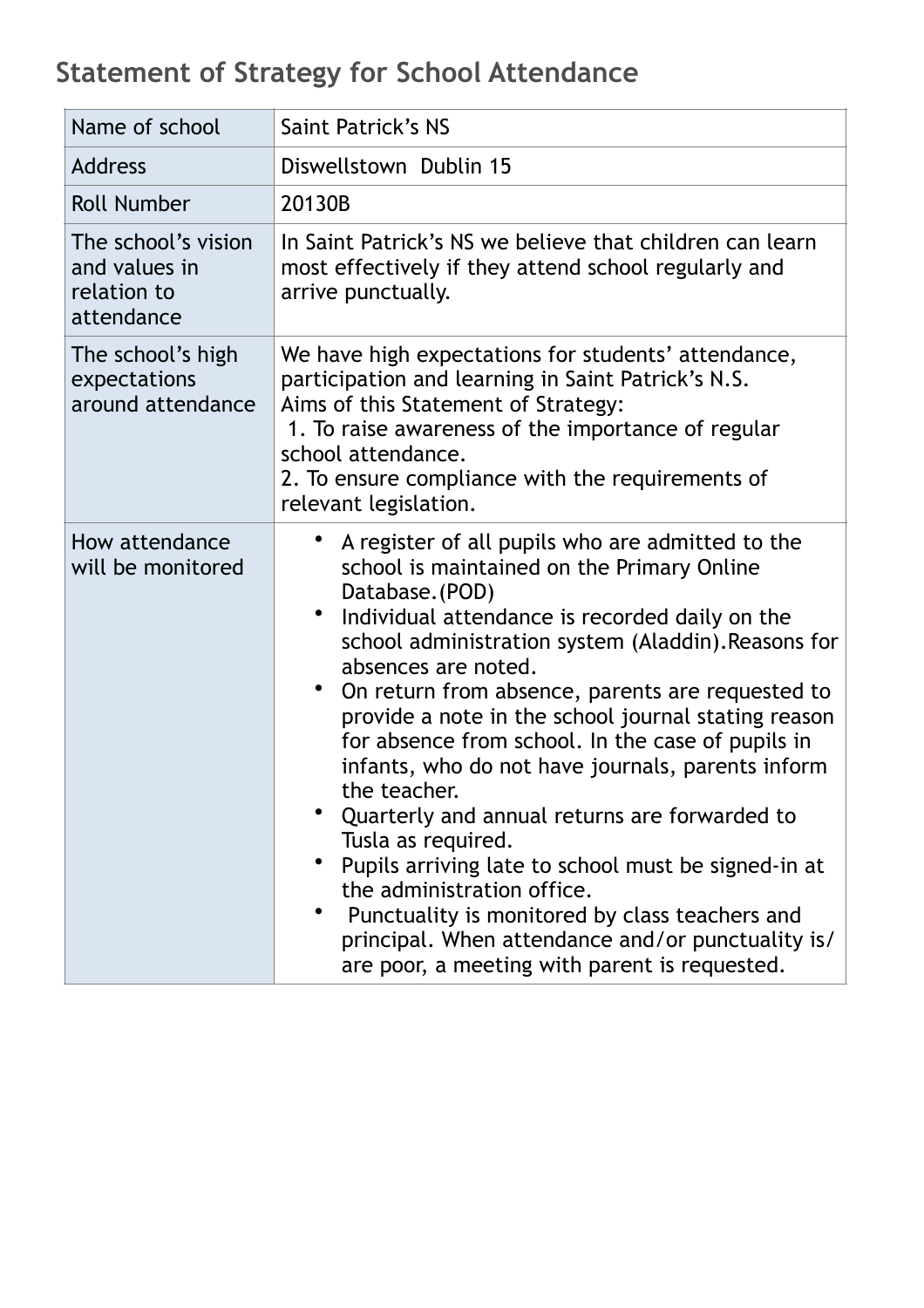| Summary of the<br>main elements of<br>the school's<br>approach to<br>attendance:<br>Target setting<br>and targets<br>• The whole-<br>school approach | Our annual attendance in the school year 2017-18 was<br>95.1%. We hope to maintain or increase this high level in<br>2018/19<br>In the 2017-18 school year, 36 pupils missed 20 days or<br>more. We aim to reduce this to 30 pupils or fewer.<br>We plan to raise awareness among all members of the<br>school community about school days lost due to<br>holidaying during term time. (June attendance 92.3%)<br>The importance of attendance and punctuality is raised<br>at school assemblies.                                                                                                                                                                                                                                                                                                                                                         |
|------------------------------------------------------------------------------------------------------------------------------------------------------|-----------------------------------------------------------------------------------------------------------------------------------------------------------------------------------------------------------------------------------------------------------------------------------------------------------------------------------------------------------------------------------------------------------------------------------------------------------------------------------------------------------------------------------------------------------------------------------------------------------------------------------------------------------------------------------------------------------------------------------------------------------------------------------------------------------------------------------------------------------|
| Promoting good<br>attendance                                                                                                                         | The 100th School Day is celebrated annually. Pupils with<br>96% + attendance on this day are acknowledged.                                                                                                                                                                                                                                                                                                                                                                                                                                                                                                                                                                                                                                                                                                                                                |
| Responding to<br>poor attendance                                                                                                                     | We inform parents when their child has missed 20 days.<br>The school, insofar as is practical, responds to<br>underlying reasons for non-attendance e.g. sickness,<br>bullying etc.<br>Requesting support from outside agencies such as NEPS,<br>NCSE, Túsla as applicable.                                                                                                                                                                                                                                                                                                                                                                                                                                                                                                                                                                               |
| School roles in<br>relation to<br>attendance                                                                                                         | <b>Board of Management</b><br>The Board of Management has overall responsibility for<br>the preparation, implementation and review of this<br>strategy statement.<br><b>The Principal</b><br>The Principal ensures that appropriate registers<br>and records are maintained.<br>• Carries out other duties with regard to attendance<br>as outlined in this statement.<br><b>Class Teachers</b><br>• Ensure attendance data is recorded daily and<br>accurately on Aladdin<br>Ensure parents receive an email from the school,<br>detailing absences from school, once a child has<br>missed 20 days.<br>May make with the Education Welfare Officer<br>• Set high expectations for punctuality and<br>attendance in their classrooms and lead by<br>example.<br>$\bullet$<br>Alert the school principal if there are concerns<br>about student absences. |